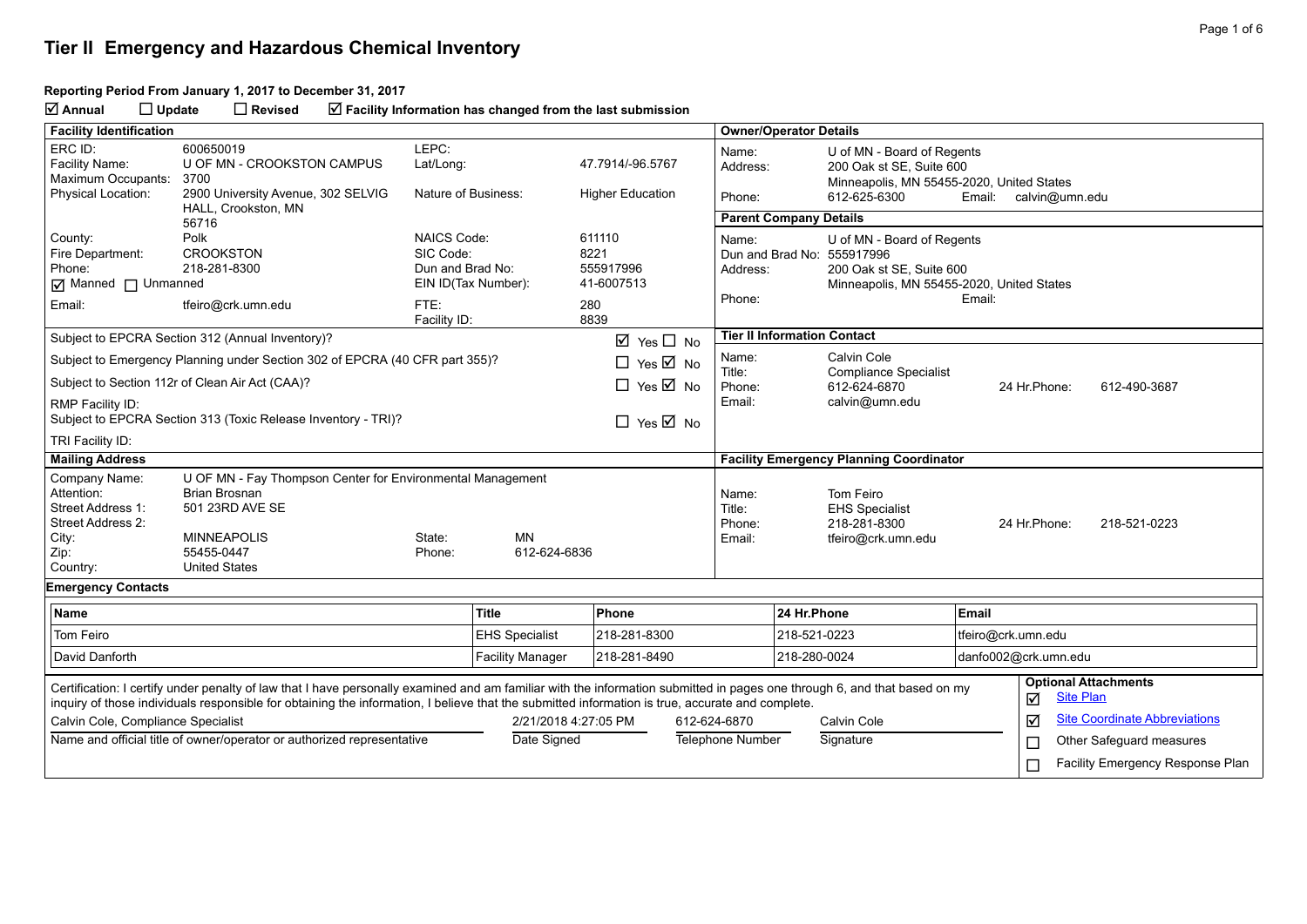#### **Tier II Emergency and Hazardous Chemical Inventory** Facility/Site Name: U OF MN - CROOKSTON CAMPUS ERC ID: 600650019

| <b>Chemical Description</b>                                     |                                                  | <b>Physical Hazards</b>                                |                    |                            |                                                  | <b>Health Hazards</b>                                          |                   |  |  |
|-----------------------------------------------------------------|--------------------------------------------------|--------------------------------------------------------|--------------------|----------------------------|--------------------------------------------------|----------------------------------------------------------------|-------------------|--|--|
| Chemical ID:<br>544672<br>Check if Chemical Information is      |                                                  | $\boxtimes$ Combustible dust                           |                    |                            |                                                  | $\Box$ Acute toxicity (any route of exposure)                  |                   |  |  |
| ☑<br>changed from the last submission:                          |                                                  | $\Box$ Corrosive to metal                              |                    |                            |                                                  | $\Box$ Aspiration hazard                                       |                   |  |  |
| N/A<br>CAS #:<br>Trade Secret:                                  | $\Box$ Explosive                                 |                                                        |                    |                            |                                                  |                                                                |                   |  |  |
| ⊔<br><b>Chemical Name:</b><br><b>COAL</b>                       |                                                  | $\Box$ Flammable (gases, aerosols, liquids, or solids) |                    |                            |                                                  | $\Box$ Germ cell mutagenicity                                  |                   |  |  |
| Contains EHS: 0<br>Exceeds TPQ: $\Box$<br>EHS:<br>$\Box$        | $\Box$ Gas under pressure                        |                                                        |                    |                            |                                                  | $\Box$ Hazard Not Otherwise Classified (HNOC)                  |                   |  |  |
| EHS Name:                                                       | $\Box$ Hazard Not Otherwise Classified (HNOC)    |                                                        |                    |                            | $\Box$ Reproductive toxicity                     |                                                                |                   |  |  |
| $\Box$ Pure $\Box$ Mix<br>$\Box$ Solid $\Box$ Liquid $\Box$ Gas | $\Box$ In contact with water emits flammable gas |                                                        |                    |                            | $\boxtimes$ Respiratory or skin sensitization    |                                                                |                   |  |  |
| Chemical Added On:<br>Exceed TPQ On:                            | $\Box$ Organic peroxide                          |                                                        |                    |                            | $\boxtimes$ Serious eye damage or eye irritation |                                                                |                   |  |  |
| Check if the chemical is below<br>□<br>reporting threshold:     |                                                  | $\Box$ Oxidizer (liquid, solid or gas)                 |                    |                            |                                                  | $\Box$ Simple asphyxiant                                       |                   |  |  |
|                                                                 |                                                  | $\Box$ Pyrophoric (liquid or solid)                    |                    |                            |                                                  | $\boxtimes$ Skin corrosion or irritation                       |                   |  |  |
|                                                                 |                                                  | $\Box$ Pyrophoric gas                                  |                    |                            |                                                  | $\boxtimes$ Specific target organ toxicity (single or repeated |                   |  |  |
|                                                                 | $\Box$ Self-heating                              |                                                        |                    |                            |                                                  | exposure)                                                      |                   |  |  |
|                                                                 |                                                  | $\Box$ Self-reactive                                   |                    |                            |                                                  |                                                                |                   |  |  |
| Inventory                                                       |                                                  | <b>Storage Codes &amp; Location</b>                    |                    |                            |                                                  |                                                                |                   |  |  |
| Max Daily Amt (lbs): 336000                                     | <b>Container Type</b>                            | <b>Pressure</b>                                        | <b>Temperature</b> | <b>Storage</b>             | <b>Description</b>                               | Lat/Long                                                       | <b>Max Amt At</b> |  |  |
| Max Daily Amt Code: 10                                          | [H]Silo                                          | [1]Ambient                                             | [4]Ambient         | Location<br><b>HEATING</b> |                                                  | 47.7914/-96                                                    | Location(lbs)     |  |  |
| Avg Daily Amt (lbs): 201600                                     |                                                  | pressure                                               | temperature        | <b>PLANT</b>               |                                                  | .5767                                                          |                   |  |  |
| Avg Daily Amt Code: 10                                          | [R]Other                                         | [1]Ambient                                             | [4]Ambient         | <b>HEATING</b>             |                                                  | 47.7914/-96                                                    |                   |  |  |
| Max Amt in Largest Container (lbs):                             | Desc:                                            | pressure                                               | temperature        | <b>PLANT</b>               |                                                  | .5767                                                          |                   |  |  |
| No of days onsite: 365                                          |                                                  |                                                        |                    |                            |                                                  |                                                                |                   |  |  |
|                                                                 |                                                  |                                                        |                    |                            |                                                  |                                                                |                   |  |  |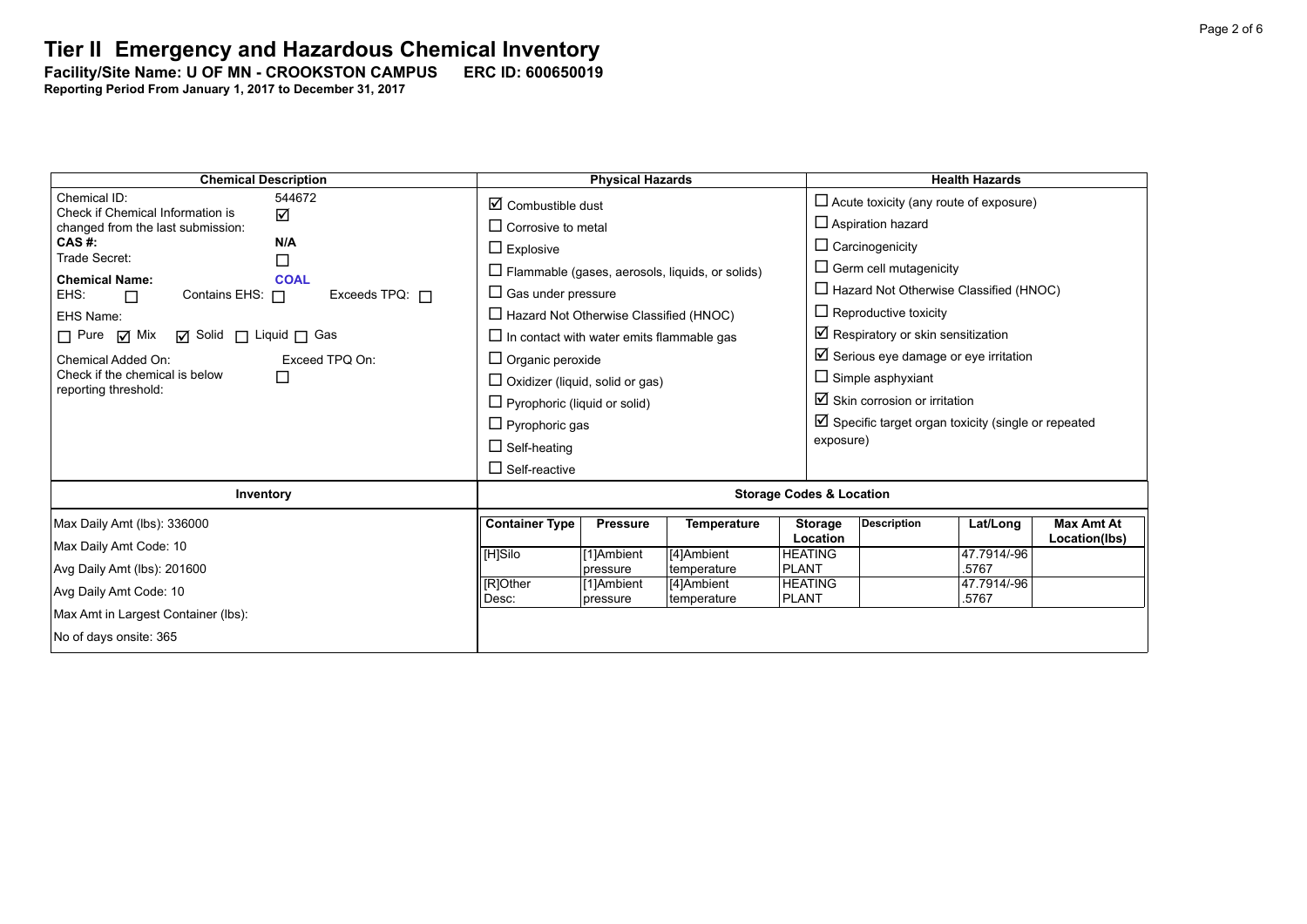Facility/Site Name: U OF MN - CROOKSTON CAMPUS ERC ID: 600650019

| <b>Chemical Description</b>                                                                                                                                                                                                                                                                                                                         | <b>Physical Hazards</b>                                                                           |                                                                                                                                                                                                                                                                                                                                        |                                                                              |                                                               | <b>Health Hazards</b>                                                                                                                                                                                                                                                                                                                                                           |                                                                                                                  |                                            |  |  |
|-----------------------------------------------------------------------------------------------------------------------------------------------------------------------------------------------------------------------------------------------------------------------------------------------------------------------------------------------------|---------------------------------------------------------------------------------------------------|----------------------------------------------------------------------------------------------------------------------------------------------------------------------------------------------------------------------------------------------------------------------------------------------------------------------------------------|------------------------------------------------------------------------------|---------------------------------------------------------------|---------------------------------------------------------------------------------------------------------------------------------------------------------------------------------------------------------------------------------------------------------------------------------------------------------------------------------------------------------------------------------|------------------------------------------------------------------------------------------------------------------|--------------------------------------------|--|--|
| Chemical ID:<br>544781<br>Check if Chemical Information is<br>☑<br>changed from the last submission:<br>CAS #:<br>68476-34-6                                                                                                                                                                                                                        | $\Box$ Explosive                                                                                  | $\Box$ Combustible dust<br>$\Box$ Corrosive to metal                                                                                                                                                                                                                                                                                   |                                                                              |                                                               |                                                                                                                                                                                                                                                                                                                                                                                 | $\blacksquare$ Acute toxicity (any route of exposure)<br>$\Box$ Aspiration hazard<br>$\boxtimes$ Carcinogenicity |                                            |  |  |
| Trade Secret:<br>$\Box$<br><b>Chemical Name:</b><br><b>Diesel Fuel</b><br>EHS:<br>Exceeds TPQ: $\Box$<br>Contains EHS: $\Box$<br>$\Box$<br>EHS Name:<br>$\boxtimes$ Pure $\Box$ Mix<br>$\Box$ Solid $\Box$ Liquid $\Box$ Gas<br>Exceed TPQ On:<br>Chemical Added On: 10/23/1990<br>Check if the chemical is below<br>$\Box$<br>reporting threshold: | $\Box$ Self-heating<br>$\Box$ Self-reactive                                                       | $\triangledown$ Flammable (gases, aerosols, liquids, or solids)<br>$\Box$ Gas under pressure<br>$\Box$ Hazard Not Otherwise Classified (HNOC)<br>$\Box$ In contact with water emits flammable gas<br>$\Box$ Organic peroxide<br>$\Box$ Oxidizer (liquid, solid or gas)<br>$\Box$ Pyrophoric (liquid or solid)<br>$\Box$ Pyrophoric gas |                                                                              |                                                               | $\Box$ Germ cell mutagenicity<br>$\Box$ Hazard Not Otherwise Classified (HNOC)<br>$\boxtimes$ Reproductive toxicity<br>$\boxtimes$ Respiratory or skin sensitization<br>$\boxtimes$ Serious eye damage or eye irritation<br>$\Box$ Simple asphyxiant<br>$\boxtimes$ Skin corrosion or irritation<br>$\boxtimes$ Specific target organ toxicity (single or repeated<br>exposure) |                                                                                                                  |                                            |  |  |
| Inventory                                                                                                                                                                                                                                                                                                                                           |                                                                                                   | <b>Storage Codes &amp; Location</b>                                                                                                                                                                                                                                                                                                    |                                                                              |                                                               |                                                                                                                                                                                                                                                                                                                                                                                 |                                                                                                                  |                                            |  |  |
| Max Daily Amt (lbs): 27100<br>Max Daily Amt Code: 07<br>Avg Daily Amt (lbs): 7400<br>Avg Daily Amt Code: 05<br>Max Amt in Largest Container (lbs): 22400                                                                                                                                                                                            | <b>Container Type</b><br>[B]Below ground [1]Ambient<br>tank<br>[A]Above ground [1]Ambient<br>tank | <b>Pressure</b><br>pressure<br>pressure                                                                                                                                                                                                                                                                                                | <b>Temperature</b><br>[4]Ambient<br>temperature<br>[4]Ambient<br>temperature | <b>Storage</b><br>Location<br>Campus<br>Generators.<br>Campus | <b>Description</b>                                                                                                                                                                                                                                                                                                                                                              | Lat/Long                                                                                                         | <b>Max Amt At</b><br>Location(lbs)<br>4680 |  |  |
| No of days onsite: 365                                                                                                                                                                                                                                                                                                                              |                                                                                                   |                                                                                                                                                                                                                                                                                                                                        |                                                                              |                                                               |                                                                                                                                                                                                                                                                                                                                                                                 |                                                                                                                  |                                            |  |  |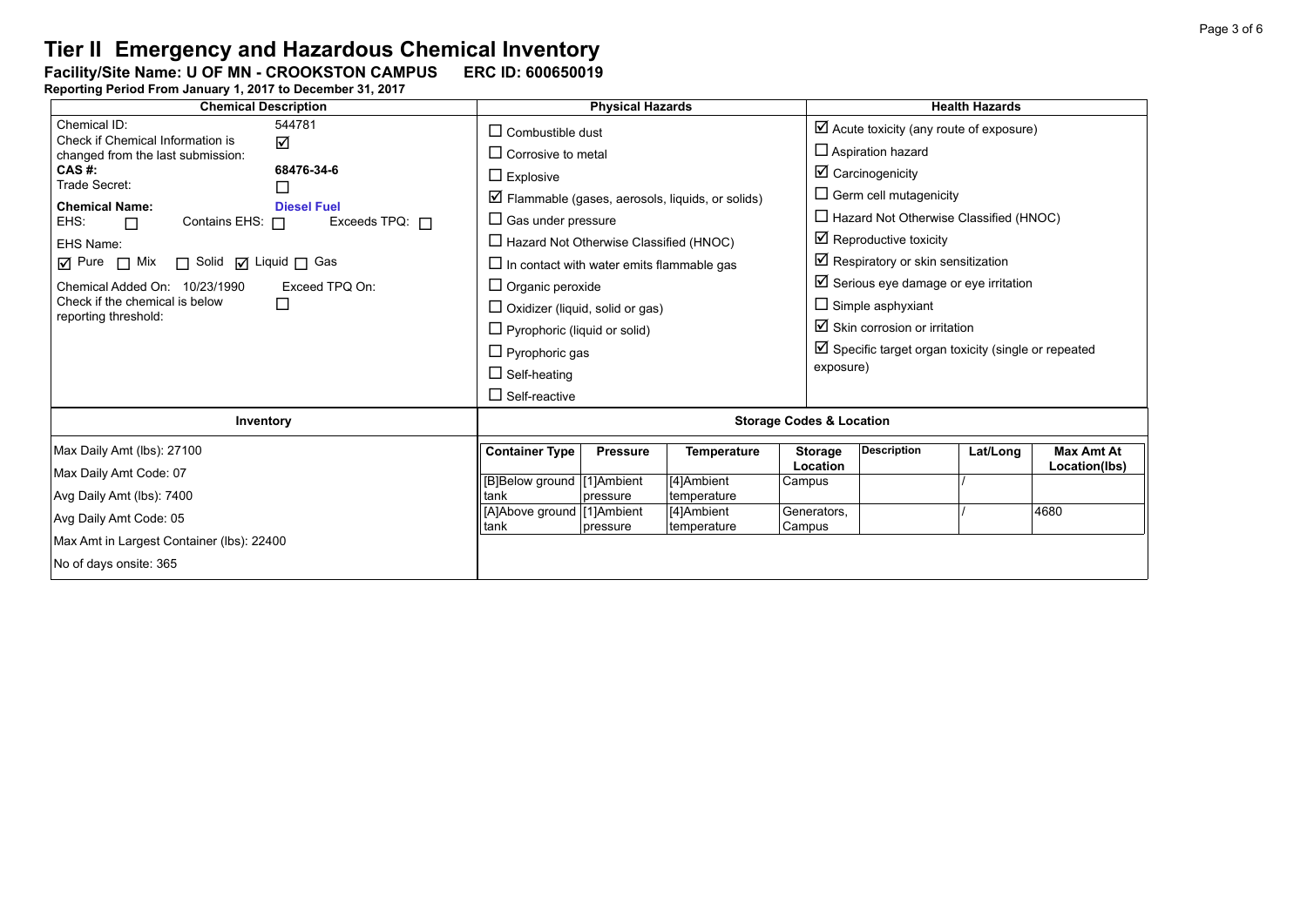Facility/Site Name: U OF MN - CROOKSTON CAMPUS ERC ID: 600650019

| <b>Chemical Description</b>                                                                                                                                                                                                                                                                                                                                  | <b>Physical Hazards</b>                                                                                                                                                                                                                                                                                                                                                                  |                 |                           |                            | <b>Health Hazards</b>                                                                                                                                                                                                                                                                                                                                                                        |          |                                    |  |
|--------------------------------------------------------------------------------------------------------------------------------------------------------------------------------------------------------------------------------------------------------------------------------------------------------------------------------------------------------------|------------------------------------------------------------------------------------------------------------------------------------------------------------------------------------------------------------------------------------------------------------------------------------------------------------------------------------------------------------------------------------------|-----------------|---------------------------|----------------------------|----------------------------------------------------------------------------------------------------------------------------------------------------------------------------------------------------------------------------------------------------------------------------------------------------------------------------------------------------------------------------------------------|----------|------------------------------------|--|
| 544773<br>Chemical ID:<br>Check if Chemical Information is<br>☑<br>changed from the last submission:                                                                                                                                                                                                                                                         | $\Box$ Combustible dust                                                                                                                                                                                                                                                                                                                                                                  |                 |                           |                            | $\boxtimes$ Acute toxicity (any route of exposure)<br>$\Box$ Aspiration hazard                                                                                                                                                                                                                                                                                                               |          |                                    |  |
| CAS #:<br>8006-61-9<br>Trade Secret:<br>⊔<br><b>Chemical Name:</b><br><b>Gasoline</b><br>EHS:<br>Exceeds TPQ: $\Box$<br>Contains EHS: $\Box$<br>$\Box$<br>EHS Name:<br>$\Box$ Solid $\Box$ Liquid $\Box$ Gas<br>$\sqrt{ }$ Pure $\Box$ Mix<br>Chemical Added On: 10/23/1990<br>Exceed TPQ On:<br>Check if the chemical is below<br>□<br>reporting threshold: | $\Box$ Corrosive to metal<br>$\Box$ Explosive<br>$\triangleright$ Flammable (gases, aerosols, liquids, or solids)<br>$\Box$ Gas under pressure<br>$\Box$ Hazard Not Otherwise Classified (HNOC)<br>$\Box$ In contact with water emits flammable gas<br>$\Box$ Organic peroxide<br>$\Box$ Oxidizer (liquid, solid or gas)<br>$\Box$ Pyrophoric (liquid or solid)<br>$\Box$ Pyrophoric gas |                 |                           | exposure)                  | $\boxtimes$ Carcinogenicity<br>$\Box$ Germ cell mutagenicity<br>$\Box$ Hazard Not Otherwise Classified (HNOC)<br>$\boxtimes$ Reproductive toxicity<br>$\boxtimes$ Respiratory or skin sensitization<br>$\Box$ Serious eye damage or eye irritation<br>$\Box$ Simple asphyxiant<br>$\boxtimes$ Skin corrosion or irritation<br>$\boxtimes$ Specific target organ toxicity (single or repeated |          |                                    |  |
|                                                                                                                                                                                                                                                                                                                                                              | $\Box$ Self-heating<br>$\Box$ Self-reactive                                                                                                                                                                                                                                                                                                                                              |                 |                           |                            |                                                                                                                                                                                                                                                                                                                                                                                              |          |                                    |  |
| Inventory                                                                                                                                                                                                                                                                                                                                                    | <b>Storage Codes &amp; Location</b>                                                                                                                                                                                                                                                                                                                                                      |                 |                           |                            |                                                                                                                                                                                                                                                                                                                                                                                              |          |                                    |  |
| Max Daily Amt (lbs): 12600<br>Max Daily Amt Code: 06                                                                                                                                                                                                                                                                                                         | <b>Container Type</b>                                                                                                                                                                                                                                                                                                                                                                    | <b>Pressure</b> | <b>Temperature</b>        | <b>Storage</b><br>Location | <b>Description</b>                                                                                                                                                                                                                                                                                                                                                                           | Lat/Long | <b>Max Amt At</b><br>Location(lbs) |  |
| Avg Daily Amt (lbs): 4700                                                                                                                                                                                                                                                                                                                                    | [B]Below ground [1]Ambient<br>tank                                                                                                                                                                                                                                                                                                                                                       | pressure        | [4]Ambient<br>temperature | campus                     |                                                                                                                                                                                                                                                                                                                                                                                              |          |                                    |  |
| Avg Daily Amt Code: 04<br>Max Amt in Largest Container (lbs): 12600                                                                                                                                                                                                                                                                                          |                                                                                                                                                                                                                                                                                                                                                                                          |                 |                           |                            |                                                                                                                                                                                                                                                                                                                                                                                              |          |                                    |  |
| No of days onsite: 365                                                                                                                                                                                                                                                                                                                                       |                                                                                                                                                                                                                                                                                                                                                                                          |                 |                           |                            |                                                                                                                                                                                                                                                                                                                                                                                              |          |                                    |  |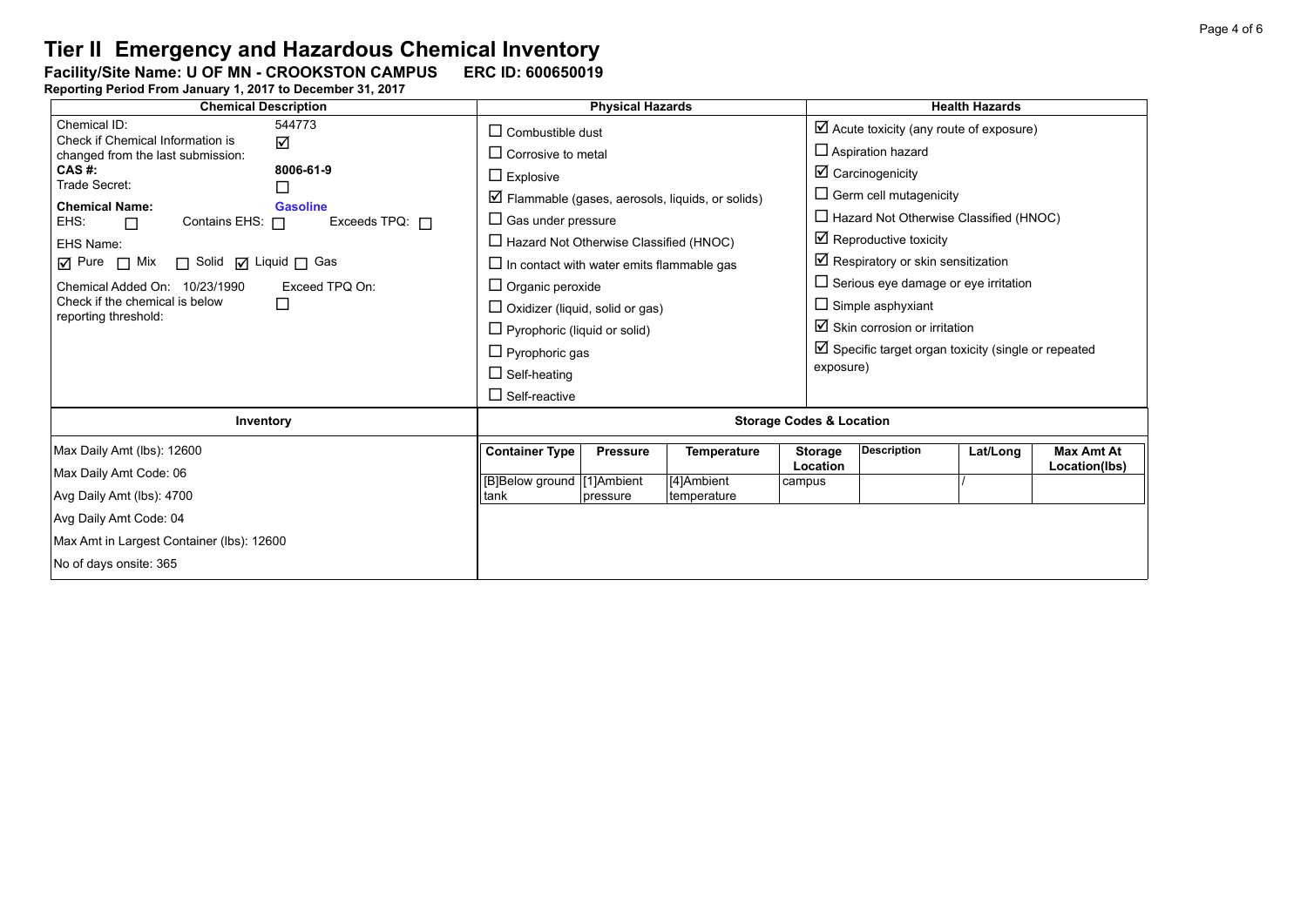Facility/Site Name: U OF MN - CROOKSTON CAMPUS ERC ID: 600650019

| <b>Chemical Description</b>                                                                                                                                                                                                                                                                 |                                                                                                                                                                                                                                                                                       | <b>Physical Hazards</b>                     |                                                                                            |                                                                                          | <b>Health Hazards</b>                                                                                                                                                                                                             |                                    |  |  |
|---------------------------------------------------------------------------------------------------------------------------------------------------------------------------------------------------------------------------------------------------------------------------------------------|---------------------------------------------------------------------------------------------------------------------------------------------------------------------------------------------------------------------------------------------------------------------------------------|---------------------------------------------|--------------------------------------------------------------------------------------------|------------------------------------------------------------------------------------------|-----------------------------------------------------------------------------------------------------------------------------------------------------------------------------------------------------------------------------------|------------------------------------|--|--|
| Chemical ID:<br>544671<br>Check if Chemical Information is<br>☑<br>changed from the last submission:<br>CAS #:<br>74-98-6<br>Trade Secret:<br><b>Chemical Name:</b><br><b>PROPANE (LIQUIFIED)</b><br><b>PETROLEUM GAS)</b><br>EHS:<br>Contains EHS: $\Box$<br>Exceeds TPQ: $\Box$<br>$\Box$ | $\Box$ Combustible dust<br>$\Box$ Corrosive to metal<br>$\Box$ Explosive<br>$\boxtimes$ Gas under pressure                                                                                                                                                                            |                                             | $\triangledown$ Flammable (gases, aerosols, liquids, or solids)                            | $\Box$ Reproductive toxicity                                                             | $\Box$ Acute toxicity (any route of exposure)<br>$\Box$ Aspiration hazard<br>$\Box$ Carcinogenicity<br>$\Box$ Germ cell mutagenicity<br>$\Box$ Hazard Not Otherwise Classified (HNOC)                                             |                                    |  |  |
| EHS Name:<br>□ Solid [7] Liquid [7] Gas<br>$\boxtimes$ Pure $\Box$ Mix<br>Exceed TPQ On:<br>Chemical Added On:<br>Check if the chemical is below<br>□<br>reporting threshold:                                                                                                               | $\Box$ Hazard Not Otherwise Classified (HNOC)<br>$\Box$ In contact with water emits flammable gas<br>$\Box$ Organic peroxide<br>$\Box$ Oxidizer (liquid, solid or gas)<br>$\Box$ Pyrophoric (liquid or solid)<br>$\Box$ Pyrophoric gas<br>$\Box$ Self-heating<br>$\Box$ Self-reactive |                                             |                                                                                            | exposure)                                                                                | $\Box$ Respiratory or skin sensitization<br>$\Box$ Serious eye damage or eye irritation<br>$\boxtimes$ Simple asphyxiant<br>$\boxtimes$ Skin corrosion or irritation<br>$\Box$ Specific target organ toxicity (single or repeated |                                    |  |  |
| Inventory                                                                                                                                                                                                                                                                                   | <b>Storage Codes &amp; Location</b>                                                                                                                                                                                                                                                   |                                             |                                                                                            |                                                                                          |                                                                                                                                                                                                                                   |                                    |  |  |
| Max Daily Amt (lbs): 127200<br>Max Daily Amt Code: 10<br>Avg Daily Amt (lbs): 76300<br>Avg Daily Amt Code: 09<br>Max Amt in Largest Container (lbs):<br>No of days onsite: 365                                                                                                              | <b>Container Type</b><br>[A]Above ground [2]Greater<br>tank                                                                                                                                                                                                                           | <b>Pressure</b><br>than ambient<br>pressure | <b>Temperature</b><br>[6]Less than<br>ambient<br>temperature but not BUILDING<br>cryogenic | <b>Description</b><br><b>Storage</b><br>Location<br><b>NORTHWES</b><br><b>T OF KISER</b> | Lat/Long<br>47.7914/-96<br>.5767                                                                                                                                                                                                  | <b>Max Amt At</b><br>Location(lbs) |  |  |